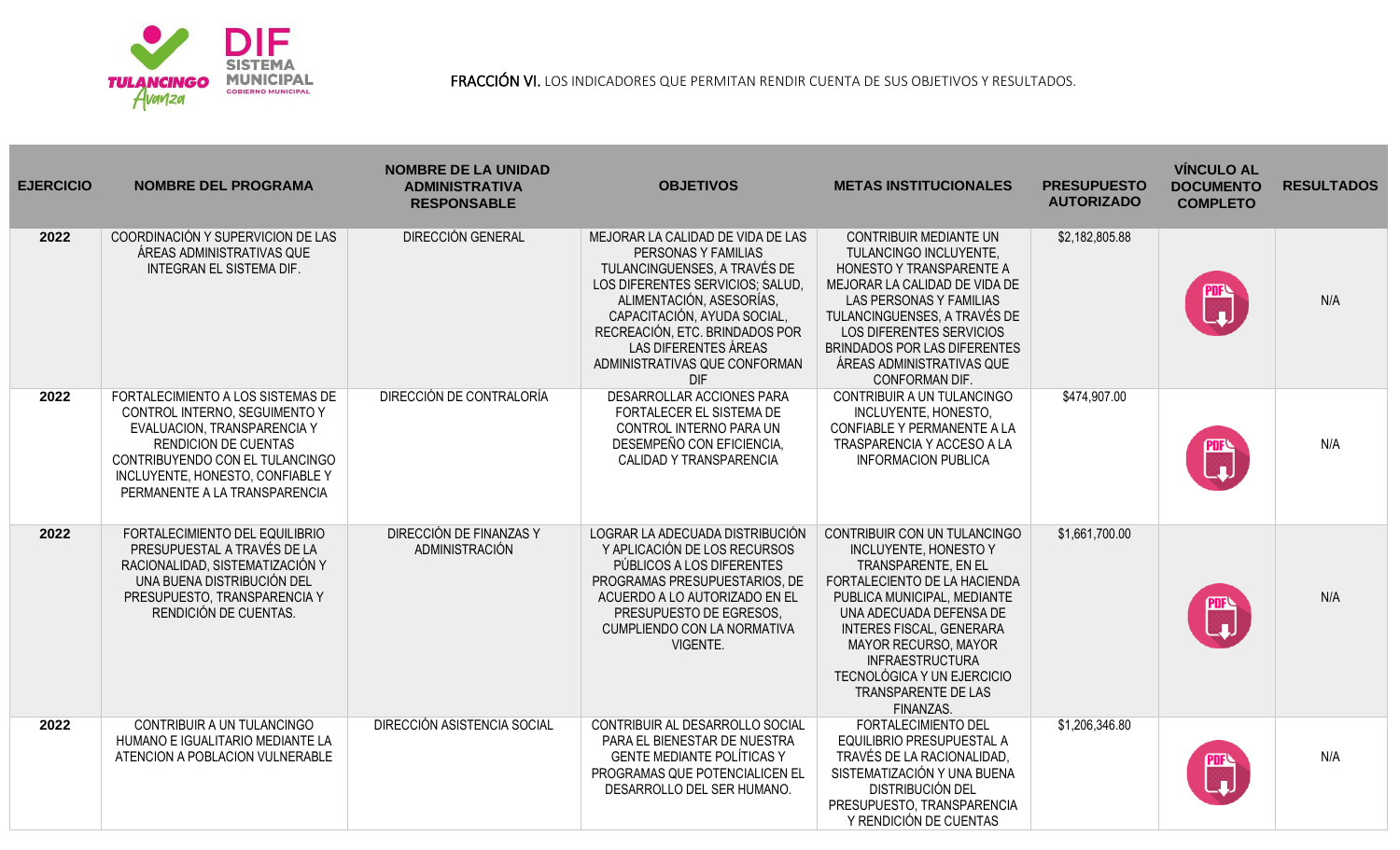| 2022 | CONTRIBUIR A LA SEGURIDAD<br>ALIMENTARIA DE LAS PERSONAS QUE<br>SE ENCUENTRAN EN CUESTINES DE<br>RIESGO Y VULNERABILIDAD, MEDIANTE<br>LA ENTREGA DE PROGRAMAS<br>ALIMENTARIOS ADECUADOS A SUS<br>NECESIDADES Y PROPORCIONANDO<br>ORIENTACION ALIMENTARIA. | DIRECCIÓN DE ASISTENCIA<br><b>ALIMENTARIA</b>           | CONTRIBUIR AL BIENESTAR SOCIAL DE<br>NUESTRA GENTE MEDIANTE<br>PROGRAMAS QUE POTENCIALICEN EL<br>DESARROLLO DEL SER HUMANO                                                                                                                                                                                                                                                                                                                                                                    | <b>INCREMENTAR EL BIENESTAR</b><br>SOCIAL PARA EL DESARROLLO<br>NUTRICIONAL Y DE HABILIDADES<br>DE LAS PERSONAS MAS<br><b>VULNERABLES EN EL MUNICIPIO</b>                                               | \$4,603,238.39 | <b>PDFN</b><br>Let <sub>a</sub>                                                                                                                                     | N/A |
|------|-----------------------------------------------------------------------------------------------------------------------------------------------------------------------------------------------------------------------------------------------------------|---------------------------------------------------------|-----------------------------------------------------------------------------------------------------------------------------------------------------------------------------------------------------------------------------------------------------------------------------------------------------------------------------------------------------------------------------------------------------------------------------------------------------------------------------------------------|---------------------------------------------------------------------------------------------------------------------------------------------------------------------------------------------------------|----------------|---------------------------------------------------------------------------------------------------------------------------------------------------------------------|-----|
| 2022 | BRINDAR OFERTA EDUCATIVA<br>ASISTENCIAL INTEGRANDO NUEVOS<br>MODELOS EDUCATIVOS, TÉCNICAS DE<br>ENSEÑANZA Y ASISTENCIA SOCIAL QUE<br>IMPULSA LA EXCELENCIA Y CALIDAD A<br>LOS MENORES.                                                                    | CENTROS DE ASISTENCIA INFANTIL<br><b>COMUNITARIOS</b>   | CONTRIBUIR AL DESARROLLO SOCIAL<br>PARA EL BIENESTAR DE NUESTRA<br><b>GENTE MEDIANTE POLÍTICAS Y</b><br>PROGRAMAS QUE POTENCIALICEN EL<br>DESARROLLO DEL SER HUMANO.                                                                                                                                                                                                                                                                                                                          | <b>FORTALECIMIENTO DEL</b><br>EQUILIBRIO PRESUPUESTAL A<br>TRAVÉS DE LA RACIONALIDAD.<br>SISTEMATIZACIÓN Y UNA BUENA<br>DISTRIBUCIÓN DEL<br>PRESUPUESTO, TRANSPARENCIA<br>Y RENDICIÓN DE CUENTAS        | \$1,770,095.00 | $\begin{bmatrix} \text{max} \ \text{min} \end{bmatrix}$                                                                                                             | N/A |
| 2022 | AUMENTO DE LAS TERAPIAS EN LA<br>UNIDAD BÁSICA DE REHABILITACIÓN<br>NECESARIAS PARA LA ATENCIÓN DE LA<br>POBLACIÓN EN GENERAL.                                                                                                                            | UNIDAD BÁSICA DE REHABILITACIÓN                         | DETERMINAR TERAPIAS EN GRUPO<br>ABARCANDO UNA MAYOR POBLACIÓN<br>PARA DISMINUIR LA DISCAPACIDAD<br>TEMPORAL Y LOGRAR LOS OBJETIVOS<br>EN LA DISCAPACIDAD PERMANENTE                                                                                                                                                                                                                                                                                                                           | AUMENTO DE LAS TERAPIAS EN LA<br>UNIDAD BÁSICA DE<br>REHABILITACIÓN NECESARIAS<br>PARA LA ATENCIÓN DE LA<br>POBLACIÓN EN GENERAL.                                                                       | \$1,555,248.00 | <u>u</u>                                                                                                                                                            | N/A |
| 2022 | TULANCINGO CAPACITANDO A<br><b>EMPRENDEDORES Y CON SERVICIOS</b><br>MÉDICOS ACCESIBLES                                                                                                                                                                    | <b>INSTITUTO DE CAPACITACION Y</b><br>ASISTENCIA MEDICA | CONTRIBUIR CON UN TULANCINGO<br>CON VALORES HUMANOS.<br>PERSPECTIVA Y EQUIDAD DE<br>GÉNERO, INCREMENTANDO EL<br>BIENESTAR SOCIAL PARA EL<br>DESARROLLO INTEGRAL DE LAS<br>FAMILIAS Y LOS DIVERSOS GRUPOS<br>SOCIALES EN EL MUNICIPIO.                                                                                                                                                                                                                                                         | TULANCINGO CAPACITANDO A<br>EMPREDEDORES, CON SERVICIOS<br>MÉDICOS ACCESIBLES.                                                                                                                          | \$1,635,710.00 | $\begin{bmatrix} \frac{\partial \mathbf{F} \cdot \mathbf{B}}{\partial \mathbf{F}} \ \frac{\partial \mathbf{F} \cdot \mathbf{B}}{\partial \mathbf{F}} \end{bmatrix}$ | N/A |
| 2022 | ATENCIÓN Y RECONOCIMIENTO DE LAS<br>CAPACIDADES DE ADULTOS MAYORES.                                                                                                                                                                                       | DIRECCION DE CASA CLUB DE LA<br><b>TERCERA EDAD</b>     | MEJORAR LA CALIDAD DE VIDA DE LOS<br>ADULTOS DE 60 AÑOS DE EDAD EN<br>ADELANTE, LO CUAL SE HARÁ POR<br>CONDUCTO DE LA CASA CLUB DE LA<br>TERCERA EDAD MEDIANTE LA<br>IMPLEMENTACIÓN DE CURSOS,<br>TALLERES, PROGRAMAS DE<br>SENSIBILIZACIÓN, CONFERENCIAS,<br>ASESORÍAS PSICOLÓGICAS Y<br>NUTRIMENTALES, ACTIVIDADES<br>RECREATIVAS Y EVALUACIONES<br>CONTINUAS QUE PERMITAN<br>DESARROLLAR HABILIDADES DE<br>AUTOCUIDADO Y DIGNIDAD. (DECRETO<br>DE CREACION DEL DIF ARTICULO 21<br>PAG 88). | <b>FORTALECIMIENTO DEL</b><br>EQUILIBRIO PRESUPUESTAL A<br>TRAVÉS DE LA RACIONALIDAD,<br>SISTEMATIZACIÓN Y UNA BUENA<br><b>DISTRIBUCIÓN DEL</b><br>PRESUPUESTO, TRANSPARENCIA<br>Y RENDICIÓN DE CUENTAS | \$503,061.00   |                                                                                                                                                                     | N/A |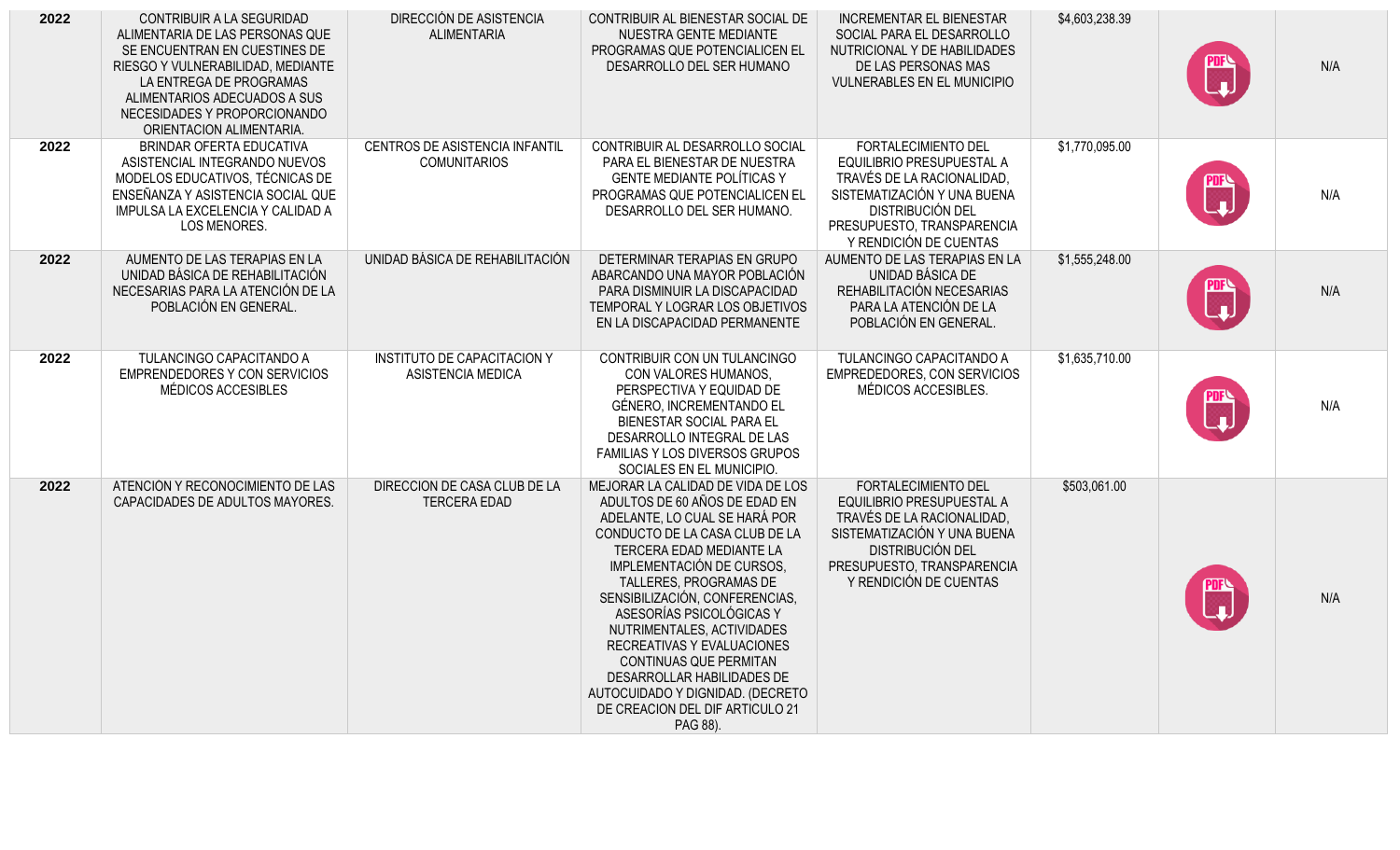| 2022 | CONVIVENCIA E INTEGRACIÓN FAMILIAR<br>EN EL MUNICIPIO DE TULANCINGO                                | DIRECCIÓN PANQUE CARACOL                            | FORTALECER Y FOMENTAR LA<br>INTEGRACIÓN FAMILIAR, MEDIANTE<br><b>ACTIVIDADES RECREATIVAS</b><br>OFERTADAS EN EL PARQUE<br>RECREATIVO EL CARACOL.                                                                                                                                                                                                                                                                                                                                         | FORTALECER EL TEJIDO SOCIAL,<br>MEDIANTE ACTIVIDADES<br>RECREATIVAS Y DEPORTIVAS<br>OFERTADAS EN EL PARQUE<br>RECREATIVO EL CARACOL, CON EL<br>FIN DE FOMENTAR UNA<br>CONVIVENCIA E INTEGRACIÓN<br>FAMILIAR ADECUADA EN<br>TULANCINGO. | \$832,052.00   | $\mathbb{C}$                                             | N/A |
|------|----------------------------------------------------------------------------------------------------|-----------------------------------------------------|------------------------------------------------------------------------------------------------------------------------------------------------------------------------------------------------------------------------------------------------------------------------------------------------------------------------------------------------------------------------------------------------------------------------------------------------------------------------------------------|----------------------------------------------------------------------------------------------------------------------------------------------------------------------------------------------------------------------------------------|----------------|----------------------------------------------------------|-----|
| 2022 | CON CULTURA EMOCIONAL,<br>TULANCINGO AVANZA                                                        | CENTRO DE CULTURA EMOCIONAL DE<br><b>LA FAMILIA</b> | BRINDAR ESTRATEGIAS AL INDIVIDUO.<br>A LAS FAMILIAS Y ESCUELAS QUE<br>BENEFICIEN LA PROTECCIÓN DE LAS<br>NIÑAS, NIÑOS Y ADOLESCENTES CON<br>LA ENCOMIENDA DE GENERAR UNA<br>CULTURA DE SALUD EMOCIONAL A<br>TRAVÉS DEL EQUILIBRIO DE LOS<br>FACTORES QUE CON EL ENTORNO<br>SON VULNERABLES A SU<br>INTERACCIÓN, FORTALECIENDO SUS<br>CAPACIDADES, HABILIDADES,<br>APTITUDES Y DESTREZAS, QUE LE<br>PERMITAN EL DESARROLLO INTEGRAL<br>DE SU PERSONA EN EL CONTEXTO<br>FAMILIAR Y SOCIAL. | <b>GARANTIZAR EL ACCESO</b><br>UNIVERSAL A LOS SERVICIOS DE<br>SALUD MENTAL COMO UN<br>DERECHO PRIORITARIO DE<br>BIENESTAR PSICOEMOCIONAL Y<br>SOCIAL.                                                                                 | \$2,003,457.00 | $\begin{matrix} \mathbb{R} \ \mathbb{L} \end{matrix}$    | N/A |
| 2022 | GARANTIZAR LA CALIDAD DE VIDA DE<br>LOS GRUPOS VULNERABLES DE<br>TULANCINGO DE BRAVO HGO.          | <b>DIRECCION JURIDICA</b>                           | OFRECER ATENCIÓN ESPECIALIZADA<br><b>JURIDICA Y PSICOLOGICA A</b><br>PERSONAS EN CONDICIONES DE<br>VULNERABILIDAD.                                                                                                                                                                                                                                                                                                                                                                       | AUMENTAR LA EFECIENCIA DE LAS<br>POLITICAS PÚBLICAS<br><b>INSTITUCIONALES PARA</b><br>DISMINUIR LA DESIGUALDAD<br>SOCIAL.                                                                                                              | \$320,539.00   | $\begin{bmatrix} \text{max} \\ \text{min} \end{bmatrix}$ | N/A |
| 2022 | CONTRIBUIR A UN TULANCINGO<br>HUMANO E IGUALITARIO MEDIANTE LA<br>ATENCIÓN A POBLACIÓN VULNERABLE. | UNIDAD DE PRIMER CONTACTO                           | CREAR LOS CONTEXTOS NECESARIOS<br>PARA QUE LAS NIÑAS, NIÑOS Y<br>ADOLESCENTES ACCEDAN A LOS<br>DERECHOS QUE LE SON PROPIOS.<br>GARANTIZAR QUE LAS NIÑAS, NIÑOS Y<br>ADOLESCENTES VICTIMAS DE UN<br>DELITO RECIBAN UNA ATENCIÓN<br>INTEGRAL, Y QUE SE REDIMENSIONE<br>SU POSICIÓN COMO UN SECTOR<br>ALTAMENTE VULNERABLE.                                                                                                                                                                 | <b>FORTALECIMIENTO DEL</b><br>EQUILIBRIO PRESUPUESTAL A<br>TRAVÉS DE LA RACIONALIDAD.<br>SISTEMATIZACIÓN Y UNA BUENA<br>DISTRIBUCIÓN DEL<br>PRESUPUESTO, TRANSPARENCIA<br>Y RENDICIÓN DE CUENTAS                                       | \$291,383.84   |                                                          | N/A |
| 2022 | DIFUSIÓN Y COMUNICACIÓN<br><b>INSTITUCIONAL</b>                                                    | COMUNICACIÓN SOCIAL                                 | PROMOVER LA IMAGEN POSITIVA DE<br>LA INSTITUCIÓN Y QUE LA CIUDADANÍA<br>CONOZCA LAS ACCIONES Y<br>SERVICIOS ENCAMINADAS AL<br>FORTALECIMIENTO Y FOMENTO DEL<br>SANO DESARROLLO FAMILIAR Y<br>DIFUSIÓN DE VALORES                                                                                                                                                                                                                                                                         | LOS HABITANTES DE TULANCINGO<br>ESTÁN INFORMADOS SOBRE LOS<br>SERVICIOS Y LAS ACCIONES QUE<br>EL SISTEMA DIF BRINDA YA QUE<br>LOS REPORTES DE ACTIVIDADES<br>SE PUBLICAN EN REDES SOCIALES<br>Y EN MEDIOS DE COMUNICACIÓN.             | \$332,022.00   | <b>PDFA</b><br>Let                                       | N/A |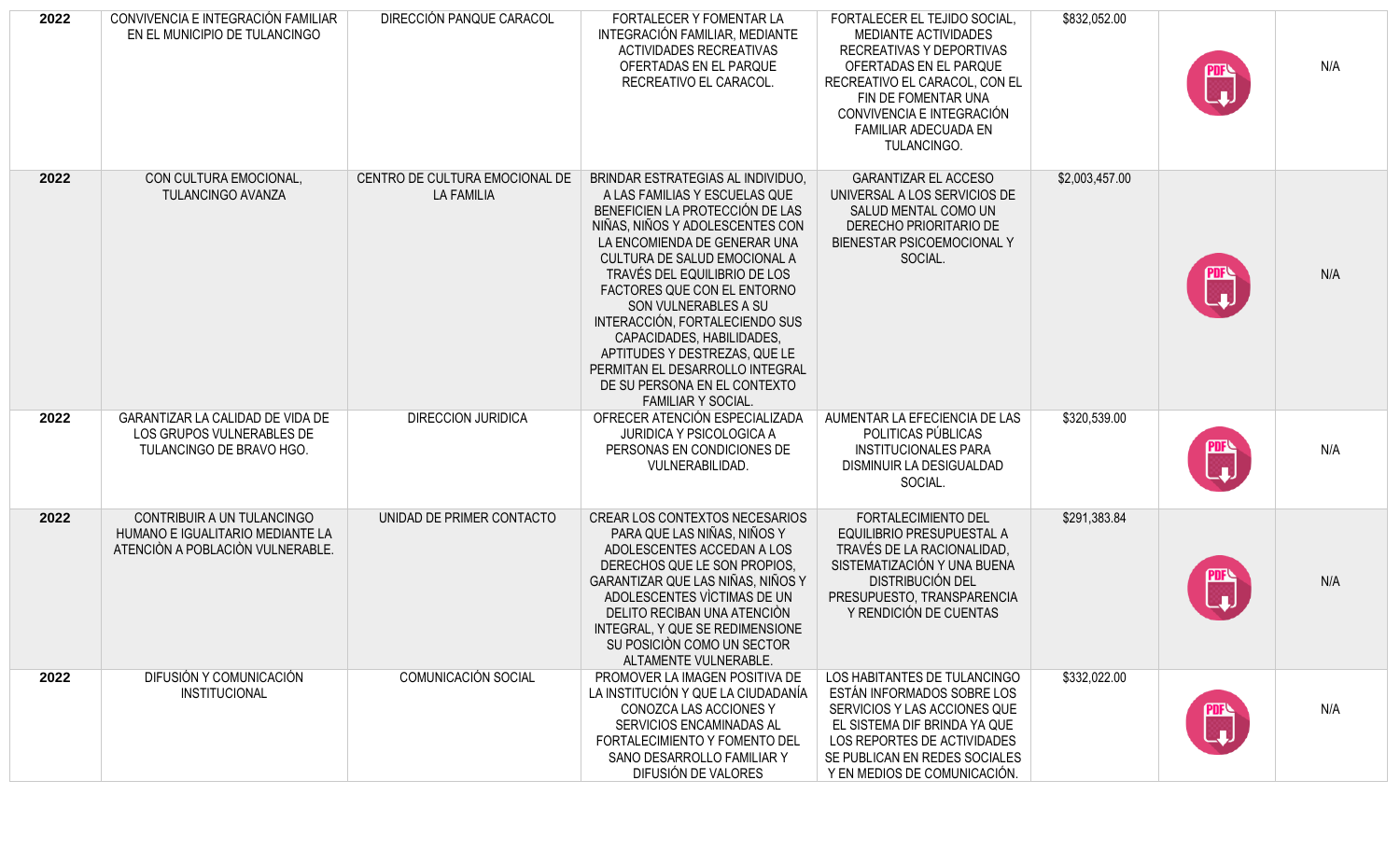| 2022 | CONTROL DE PRESUPUESTOS BASADOS<br>EN RESULTADOS                                                                                                                                                        | UNIDAD TECNICA DE EVALUACION Y<br><b>DESEMPEÑO</b> | PROMOVER LA IMAGEN POSITIVA DE<br>LA INSTITUCIÓN Y QUE LA CIUDADANÍA<br>CONOZCA LAS ACCIONES Y<br>SERVICIOS ENCAMINADAS AL<br>FORTALECIMIENTO Y FOMENTO DEL<br>SANO DESARROLLO FAMILIAR Y<br>DIFUSIÓN DE VALORESDESARROLLO<br>DE UNA ESTRUCTURA FIRME Y<br>CONCRETA BASADA EN LOS<br>PROBLEMAS PRINCIPALES, PARA EL<br>DISEÑO DE UN PRESUPUESTO<br>BASADO EN RESULTADOS OPTIMO Y<br><b>CONGRUENTE</b> | LOS CIUDADANOS DE<br>TULANCINGO ESTÁN INFORMADOS<br>SOBRE LOS SERVICIOS Y LAS<br>ACCIONES QUE EL SISTEMA DIF<br>BRINDA A TRAVÉS DE LOS<br>DOCUMENTOS DE<br>TRANSPARENCIA.                                                                | \$141,257.00   | $\begin{matrix} \mathbb{C}^n \\ \mathbb{C}^n \end{matrix}$ | N/A |
|------|---------------------------------------------------------------------------------------------------------------------------------------------------------------------------------------------------------|----------------------------------------------------|-------------------------------------------------------------------------------------------------------------------------------------------------------------------------------------------------------------------------------------------------------------------------------------------------------------------------------------------------------------------------------------------------------|------------------------------------------------------------------------------------------------------------------------------------------------------------------------------------------------------------------------------------------|----------------|------------------------------------------------------------|-----|
| 2022 | VELAR POR EL BUEN FUNCIONAMIENTO<br>DE LAS TECNOLOGIAS DE INFORMACION<br>Y COMUNICACIÓN                                                                                                                 | DIRECCION DE INFORMATICA                           | CONTRIBUIR AL DESARROLLO SOCIAL<br>PARA EL BINESTAR DE NUESTRA<br><b>GENTE MEDIANTE POLITICAS Y</b><br>PROGRAMAS QUE POTENCIALICEN EL<br>DESARROLLO DEL SER HUMANO                                                                                                                                                                                                                                    | BRINDAR UN SOPORTE TECNICO<br><b>INFORMATICO EFICIENTE</b>                                                                                                                                                                               | \$147,193.00   | ▒                                                          | N/A |
| 2021 | Coordinar y supervisar las áreas<br>administrativas que integran el sistema DIF,<br>que proporcionan servicios de asistencia<br>social e integral.                                                      | Dirección General                                  | Mejorar la calidad de vida de las personas<br>y familias tulancinguenses, a través de los<br>diferentes servicios; salud, alimentación,<br>asesorías, capacitación, ayuda social,<br>recreación, etc. brindados por las<br>diferentes áreas administrativas que<br>conforman DIF                                                                                                                      | Responder a las expectativas de la<br>población, con los mecanismos<br>administrativos, operativos que<br>coadyuven a que se cumplan los<br>objetivos, planes y programas<br>institucionales de las diferentes áreas<br>administrativas. | \$2,613,753.08 | $\begin{matrix} \mathbb{C} \ \mathbb{L} \end{matrix}$      | N/A |
| 2021 | FORTALECIMIENTO A LOS SISTEMAS DE<br>CONTROL INTERNO, SEGUIMIENTO Y<br>EVALUACION, TRANSPARENCIA Y<br><b>RENDICION DE CUENTAS,</b><br>CONTRIBUYENDO CON EL TULANCINGO<br>INTEGRO, CIUDADANO E INNOVADOR | Dirección de Contraloría                           | DESARROLLAR ACCIONES PARA<br>FORTALECER EL SISTEMA DE<br>CONTROL INTERNO PARA UN<br>DESEMPEÑO CON EFICIENCIA,<br>CALIDAD Y TRANSPARENCIA, PARA EL<br>SISTEMA MUNICIPAL PARA EL<br>DESARROLLO INTEGRAL DE LA FAMILA<br>DE TULANCINGO DE BRAVO, HIDALGO<br>(DIF)                                                                                                                                        | PLANEACION Y CONTROL INTERNO<br>FORTALECER LOS MECANISMOS<br>DE VIGILANCIA, AUDITORIA Y<br>SUPERVISION EN TODAS LAS<br>AREAS QUE MANEJEN RECURSOS<br>ECONOMICOS.                                                                         | \$587,161.8    | $\begin{bmatrix} 1 & 1 \\ 1 & 1 \end{bmatrix}$             | N/A |
| 2021 | FORTALECIMIENTO DEL QUILIBRIO<br>PRESUPUESTAL A TRAVES DE LA<br>RACIONALIDAD, SISTEMATIZACION Y<br>UNA BUENA DISTRIBUCION DEL<br>PRESUPUESTO, TRANSPARENCIA Y<br><b>RENDICION DE CUENTAS.</b>           | Dirección de Finanzas y Administración             | CONTRIBUIR A LA CIUDADANIA EN<br>RENDICION, TRANSPARENCIA Y UNA<br><b>BUENA DISTRIBUCION DE</b><br><b>PRESUPUESTO</b>                                                                                                                                                                                                                                                                                 | CUMPLIR AL 100 % CON LAS<br>METAS DE CADA UNO DE LOS<br><b>INDICADORES</b>                                                                                                                                                               | \$1,241,312.74 |                                                            | N/A |
| 2021 | CONTRIBUIR A UN TULANCINGO<br>HUMANO E INCLUYENTE MEDIANTE LA<br>ATENCION A POBLACION VULNERABLE                                                                                                        | Dirección Asistencia Social                        | CONTRIBUIR AL DESARROLLO SOCIAL<br>PARA EL BIENESTAR DE NUESTRA<br><b>GENTE MEDIANTE POLÍTICAS Y</b><br>PROGRAMAS QUE POTENCIALICEN EL<br>DESARROLLO DEL SER HUMANO.                                                                                                                                                                                                                                  | <b>INCREMENTAR EL BIENESTAR</b><br>SOCIAL PARA EL DESARROLLO<br>INTEGRAL DE LAS PERSONAS, LAS<br><b>FAMILIAS Y LOS DIVERSOS</b><br><b>GRUPOS SOCIALES EN EL</b><br><b>MUNICIPIO</b>                                                      | \$1,920,757.32 |                                                            | N/A |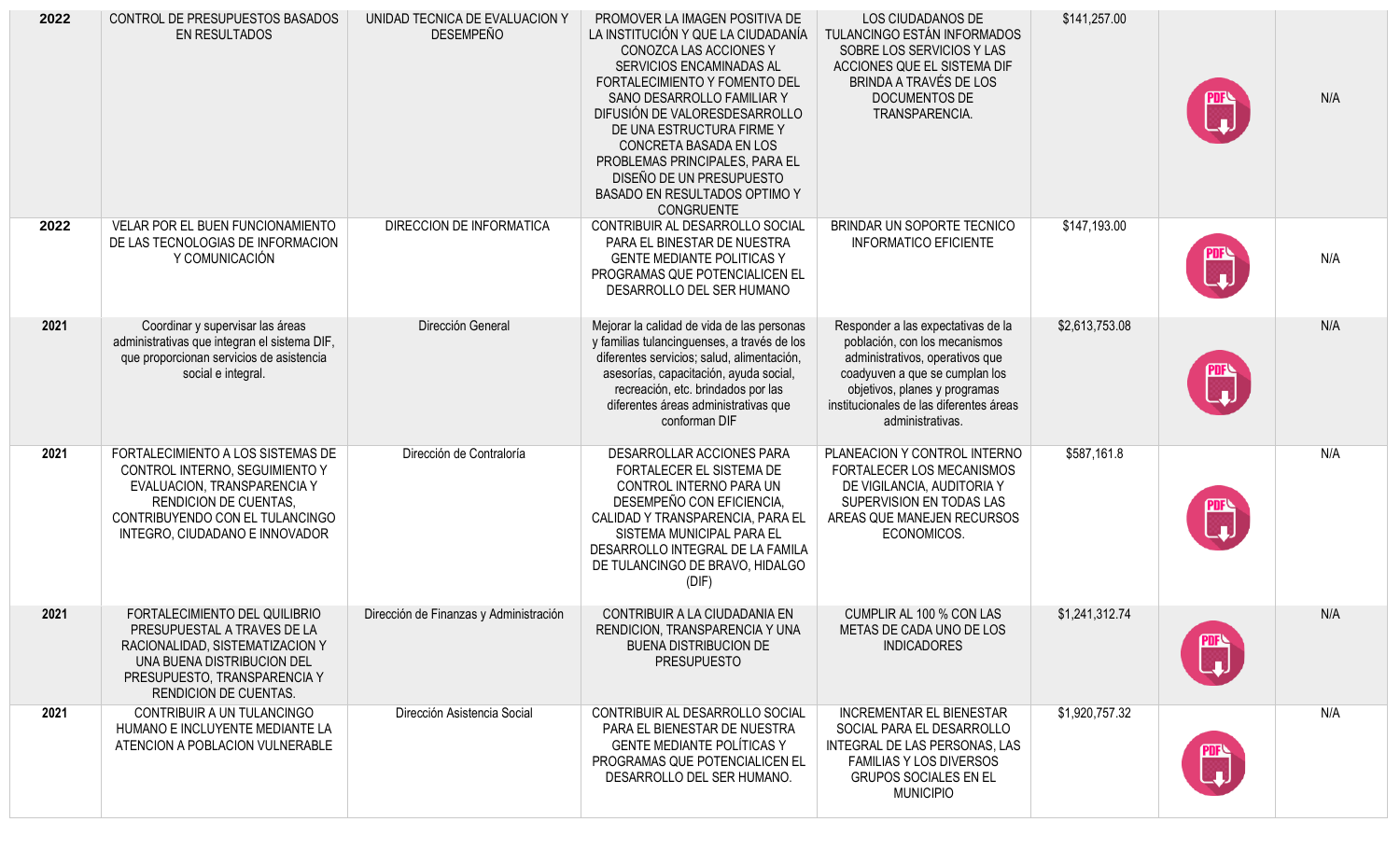| 2021 | CONTRIBUIR A LA SEGURIDAD<br>ALIMENTARIA DE LAS PERSONAS QUE<br>SE ENCUENTRAN EN CONDICVIONES DE<br>RIESGO Y VULNERABILIDAD, MEDIANTE<br>LA ENTREGA DE APOYOS ALIMENTARIOS<br>ADECUADOS A SU EDAD, Y BRINDANDO<br>ORIENTACION ALIMENTARIA. | Dirección de Asistencia Alimentaria           | CONTRIBUIR A LA SEGURIDAD<br>ALIMENTARIA DE LAS PERSONAS QUE SE<br>ENCUENTRAN EN CONDICIONES DE<br>RIESGO Y VULNERABILIDAD, MEDIANTE LA<br>ENTREGA DE APOYOS ALIMENTARIOS<br>ADECUADOS A SU EDAD Y BRINDANDO<br>ORIENTACION ALIMENTARIA                                          | <b>CONTRIBUIR A LA SEGURIDAD</b><br>ALIMENTARIA DE LAS PERSONAS<br>QUE SE ENCUENTRAN EN<br>CONDICVIONES DE RIESGO Y<br>VULNERABILIDAD, MEDIANTE LA<br><b>ENTREGA DE APOYOS</b><br>ALIMENTARIOS ADECUADOS A SU<br>EDAD, Y BRINDANDO<br>ORIENTACION ALIMENTARIA. |                | $\begin{matrix} \mathbb{C} \ \mathbb{C} \end{matrix}$ | N/A                                                     |
|------|--------------------------------------------------------------------------------------------------------------------------------------------------------------------------------------------------------------------------------------------|-----------------------------------------------|----------------------------------------------------------------------------------------------------------------------------------------------------------------------------------------------------------------------------------------------------------------------------------|----------------------------------------------------------------------------------------------------------------------------------------------------------------------------------------------------------------------------------------------------------------|----------------|-------------------------------------------------------|---------------------------------------------------------|
| 2020 | Coordinar y supervisar las áreas<br>administrativas que integran el sistema DIF,<br>que proporcionan servicios de asistencia<br>social e integral.                                                                                         | Dirección General                             | Mejorar la calidad de vida de las personas<br>y familias tulancinguenses, a través de los<br>diferentes servicios; salud, alimentación,<br>asesorías, capacitación, ayuda social,<br>recreación, etc. Brindados por las<br>diferentes áreas administrativas que<br>conforman DIF | Responder a las expectativas de la<br>población, con los mecanismos<br>administrativos, operativos que<br>coadyuven a que se cumplan los<br>objetivos, planes y programas<br>institucionales de las diferentes áreas<br>administrativas.                       | \$2,613,753.08 | ure<br>__ 1                                           | N/A                                                     |
| 2020 | FORTALECIMIENTO A LOS SISTEMAS DE<br>CONTROL INTERNO, SEGUIMIENTO Y<br>EVALUACION, TRANSPARENCIA Y<br><b>RENDICION DE CUENTAS,</b><br>CONTRIBUYENDO CON EL TULANCINGO<br>INTEGRO, CIUDADANO E INNOVADOR                                    | Dirección de Contraloría                      | DESARROLLAR ACCIONES PARA<br>FORTALECER EL SISTEMA DE<br>CONTROL INTERNO PARA UN<br>DESEMPEÑO CON EFICIENCIA,<br>CALIDAD Y TRANSPARENCIA, PARA EL<br>SISTEMA MUNICIPAL PARA EL<br>DESARROLLO INTEGRAL DE LA FAMILA<br>DE TULANCINGO DE BRAVO, HIDALGO<br>(DIF)                   | PLANEACION Y CONTROL INTERNO<br>FORTALECER LOS MECANISMOS<br>DE VIGILANCIA, AUDITORIA Y<br>SUPERVISION EN TODAS LAS<br>AREAS QUE MANEJEN RECURSOS<br>ECONOMICOS.                                                                                               | \$587,161.8    | C)                                                    | N/A                                                     |
| 2020 | FORTALECIMIENTO DEL QUILIBRIO<br>PRESUPUESTAL A TRAVES DE LA<br>RACIONALIDAD, SISTEMATIZACION Y<br>UNA BUENA DISTRIBUCION DEL<br>PRESUPUESTO, TRANSPARENCIA Y<br><b>RENDICION DE CUENTAS.</b>                                              | Dirección de Finanzas y Administración        | CONTRIBUIR A LA CIUDADANIA EN<br>RENDICION, TRANSPARENCIA Y UNA<br><b>BUENA DISTRIBUCION DE</b><br><b>PRESUPUESTO</b>                                                                                                                                                            | CUMPLIR AL 100 % CON LAS<br>METAS DE CADA UNO DE LOS<br><b>INDICADORES</b>                                                                                                                                                                                     | \$1,241,312.74 | $\begin{matrix} \mathbb{R} \ \mathbb{L} \end{matrix}$ | $\begin{bmatrix} \mathbf{m} \ \mathbf{u} \end{bmatrix}$ |
| 2020 | CONTRIBUIR A UN TULANCINGO<br>HUMANO E INCLUYENTE MEDIANTE LA<br>ATENCION A POBLACION VULNERABLE                                                                                                                                           | Dirección Asistencia Social                   | CONTRIBUIR AL DESARROLLO SOCIAL<br>PARA EL BIENESTAR DE NUESTRA<br><b>GENTE MEDIANTE POLÍTICAS Y</b><br>PROGRAMAS QUE POTENCIALICEN EL<br>DESARROLLO DEL SER HUMANO.                                                                                                             | <b>INCREMENTAR EL BIENESTAR</b><br>SOCIAL PARA EL DESARROLLO<br>INTEGRAL DE LAS PERSONAS, LAS<br><b>FAMILIAS Y LOS DIVERSOS</b><br><b>GRUPOS SOCIALES EN EL</b><br><b>MUNICIPIO</b>                                                                            | \$1,920,757.32 | ×                                                     | N/A                                                     |
| 2020 | CONTRIBUIR A LA SEGURIDAD<br>ALIMENTARIA DE LAS PERSONAS QUE<br>SE ENCUENTRAN EN CONDICVIONES DE<br>RIESGO Y VULNERABILIDAD, MEDIANTE<br>LA ENTREGA DE APOYOS ALIMENTARIOS<br>ADECUADOS A SU EDAD, Y BRINDANDO<br>ORIENTACION ALIMENTARIA. | DIRECCIÓN DE ASISTENCIA<br><b>ALIMENTARIA</b> | CONTRIBUIR A LA SEGURIDAD<br>ALIMENTARIA DE LAS PERSONAS<br><b>QUE SE ENCUENTRAN EN</b><br>CONDICIONES DE RIESGO Y<br>VULNERABILIDAD, MEDIANTE LA<br><b>ENTREGA DE APOYOS</b><br>ALIMENTARIOS ADECUADOS A SU<br>EDAD Y BRINDANDO ORIENTACION<br>ALIMENTARIA                      | CONTRIBUIR A LA SEGURIDAD<br>ALIMENTARIA DE LAS PERSONAS<br>QUE SE ENCUENTRAN EN<br>CONDICVIONES DE RIESGO Y<br>VULNERABILIDAD, MEDIANTE LA<br>ENTREGA DE APOYOS<br>ALIMENTARIOS ADECUADOS A SU<br>EDAD, Y BRINDANDO<br>ORIENTACION ALIMENTARIA.               |                | $\begin{matrix} \mathbb{R} \ \mathbb{L} \end{matrix}$ | N/A                                                     |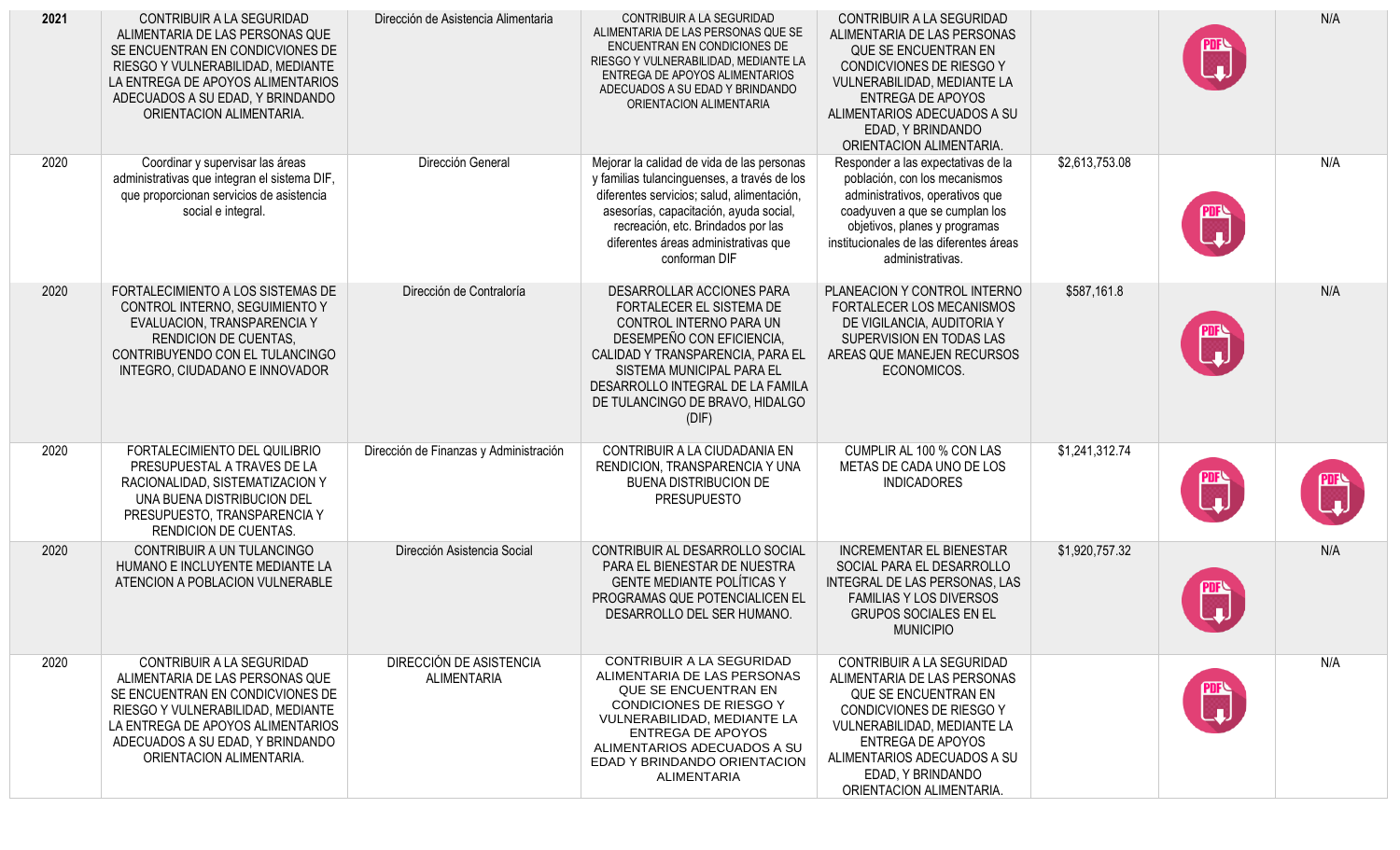| 2020 | BRINDAR OFERTA EDUCATIVA<br>ASISTENCIAL INTEGRANDO NUEVOS<br>MODELOS EDUCATIVOS, TÉCNICAS DE<br>ENSEÑANZA Y ASISTENCIA SOCIAL QUE<br>IMPULSA LA EXCELENCIA Y CALIDAD A<br>LOS MENORES.          | CENTRO DE ASISTENCIA INFANTIL<br><b>COMUNITARIO</b>     | CONTRIBUIR AL DESARROLLO SOCIAL<br>PARA EL BIENESTAR DE NUESTRA<br><b>GENTE MEDIANTE POLÍTICAS Y</b><br>PROGRAMAS QUE POTENCIALICEN EL<br>DESARROLLO DEL SER HUMANO.                        | <b>INCREMENTAR EL BIENESTAR</b><br>SOCIAL PARA EL DESARROLLO<br>INTEGRAL DE LAS PERSONAS, LAS<br><b>FAMILIAS Y LOS DIVERSOS</b><br><b>GRUPOS SOCIALES EN EL</b><br><b>MUNICIPIO</b>                                           | \$3,166,798,.97 | Ŧ  | N/A |
|------|-------------------------------------------------------------------------------------------------------------------------------------------------------------------------------------------------|---------------------------------------------------------|---------------------------------------------------------------------------------------------------------------------------------------------------------------------------------------------|-------------------------------------------------------------------------------------------------------------------------------------------------------------------------------------------------------------------------------|-----------------|----|-----|
| 2020 | Brindar suficientes servicios de rehabilitación<br>que atiendan la demanda actual de la<br>población en general                                                                                 | INIDAD BÁSICA DE REHABILITACIÓN                         | Otorgar suficientes servicios médicos y<br>psicológicos para la población con<br>discapacidad                                                                                               | Incrementar el acceso a servicios de<br>rehabilitación para la atención de la<br>población que lo requiera del municipio<br>de Tulancingo                                                                                     | \$1,727395.43   | ×  | N/A |
| 2020 | Tulancingo capacitando a emprendedores y<br>con servicios médicos accesibles                                                                                                                    | <b>INSTITUTO DE CAPACITACION Y</b><br>ASISTENCIA MEDICA | Llegar a ciudadanía Tulancinguense<br>vulnerable con problemas médicos y con<br>falta de actividades recreativas                                                                            | Incrementar el bienestar social para el<br>desarrollo integral de las<br>personas, las familias y los diversos<br>grupos sociales en el municipio.                                                                            | \$1261,593.92   | W  | N/A |
| 2020 | ATENCION PARA LOS ADULTOS<br>MAYORES DE CASA CLUB DE LA<br>TERCERA EDAD.                                                                                                                        | DIRECCION DE CASA CLUB DE LA<br><b>TERCERA EDAD</b>     | <b>GARANTIZAR UN BIENESTAR FISICO,</b><br>MENTAL Y SOCIAL A LOS ADULTOS                                                                                                                     | CUMPLIR AL 100 % CON LAS<br>METAS DE CADA UNO DE LOS<br><b>INDICADORES</b>                                                                                                                                                    | \$684,287.85    | Ŧ. | N/A |
| 2020 | "CONVIVENCIA E INTEGRACIÓN FAMILIAR<br>EN EL MUNICIPIO DE TULANCINGO"                                                                                                                           | DIRECCIÓN PANQUE CARACOL                                | Incrementar la afluencia al Parque<br>Recreativo el Caracol, año con año, con el<br>fin de fortalecer el tejido social, mediante la<br>convivencia familiar.                                | Fortalecer el tejido social, mediante<br>actividades recreativas y deportivas<br>ofertadas en el Parque Recreativo el<br>Caracol, con el fin de fomentar una<br>convivencia e integración familiar<br>adecuada en Tulancingo. | \$738,969.57    |    | N/A |
| 2020 | Atención a la salud mental y valores para la<br>población de Tulancingo.                                                                                                                        | CENTRO DE CULTURA EMOCIONAL DE<br>LA FAMILIA (CCEF)     | Afianzar a un Tulancingo Humano e<br>incluyente mediante la atención de la salud<br>mental y desarrollo de habilidades<br>mediante actividades que lo propicien.                            | Contribuirá a un Tulancingo Humano e<br>incluyente mediante la atención de la<br>salud mental y desarrollo de<br>habilidades de niñas, niños,<br>adolescentes y adultos.                                                      | \$1,870,290.36  |    | N/A |
| 2020 | FORTALECIMIENTO A LOS PROGRAMAS<br>DE ATENCION A FAMILIAS Y A LA<br>POBLACION VULNERABLE VICTIMAS DE<br>VIOLENCIA PROPORCIONANDO CERTEZA<br>JURIDICA Y ATENCION LEGAL A LOS MAS<br>NECESITADOS. | DIRECCION JURIDICA                                      | Fortalecer y desarrollar programas que<br>mejoren la calidad de los servicios que se<br>ofrecen al ciudadano, proporcionando<br>certeza jurídica y atención legal a los más<br>necesitados. | Incrementar el bienestar social para<br>el desarrollo integral de las<br>personas, las familias y los diversos<br>grupos sociales en el municipio.                                                                            | \$48,200.00     |    | N/A |
| 2019 | ATENCION PARA LOS ADULTOS<br>MAYORES DE CASA CLUB DE LA<br>TERCERA EDAD.                                                                                                                        | DIRECCION DE CASA CLUB DE LA<br><b>TERCERA EDAD</b>     | <b>GARANTIZAR UN BIENESTAR FISICO,</b><br>MENTAL Y SOCIAL A LOS ADULTOS                                                                                                                     | CUMPLIR AL 100 % CON LAS<br>METAS DE CADA UNO DE LOS<br><b>INDICADORES</b>                                                                                                                                                    | \$710,243.00    |    | N/A |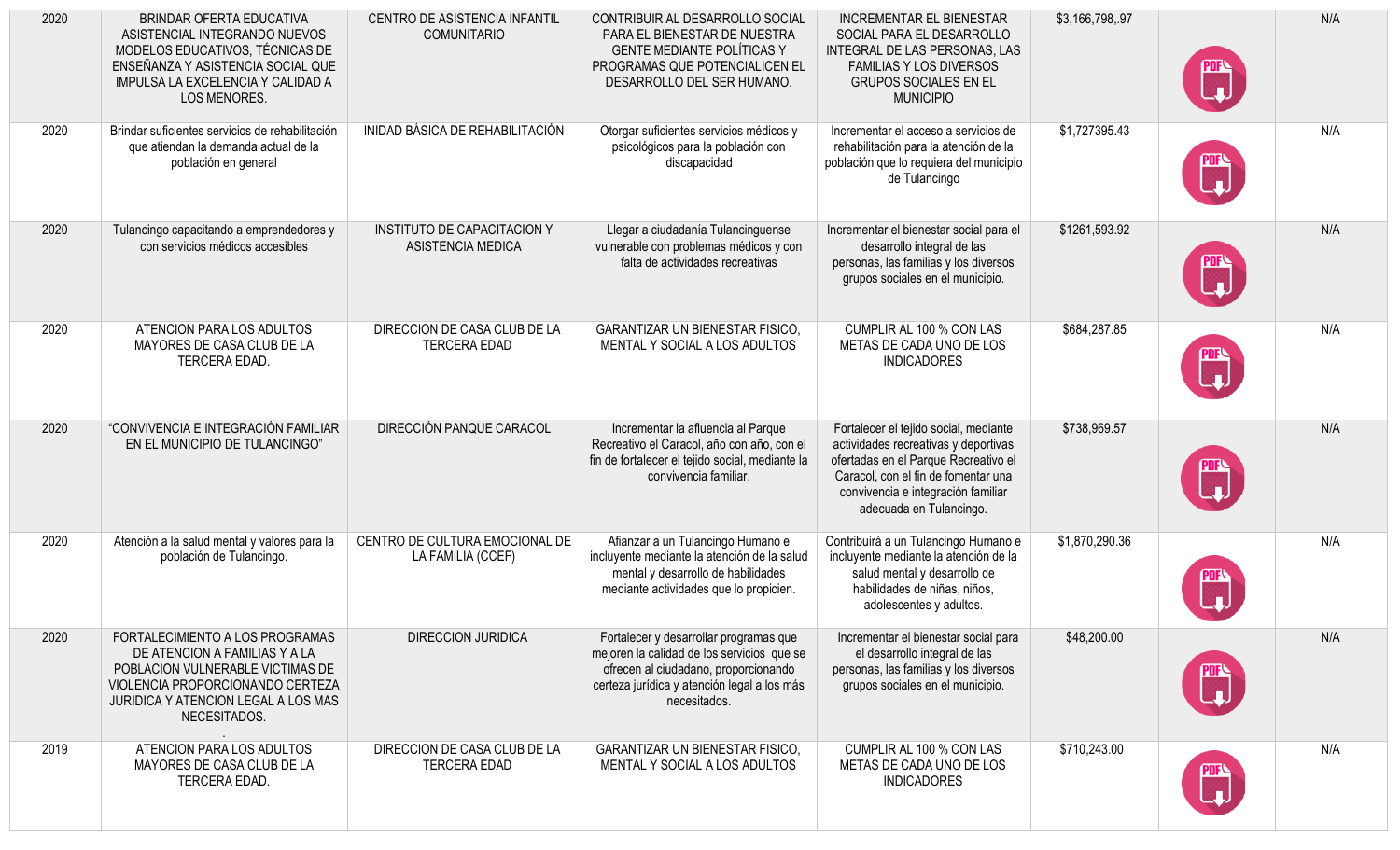| 2019 | CONTRIBUIR A LA SEGURIDAD<br>ALIMENTARIA DE LAS PERSONAS QUE<br>SE ENCUENTRAN EN CONDICVIONES DE<br>RIESGO Y VULNERABILIDAD, MEDIANTE<br>LA ENTREGA DE APOYOS ALIMENTARIOS<br>ADECUADOS A SU EDAD, Y BRINDANDO<br>ORIENTACION ALIMENTARIA. | DIRECCIÓN DE ASISTENCIA<br><b>ALIMENTARIA</b>                        | <b>GARANTIZAR QUE LA POBLACION</b><br>PUEDA TENER ACCESO A ALIMENTOS<br>QUE LE PERMITAN SATISFACER SUS<br>NECESIDADES Y CUMPLIR CON LOS<br>REQUERIMIENTOS NUTRITIVOS PARA<br>UNA VIDA SALUDABLE.                                                                                                                                                    | CUMPLIR AL 100 % CON LAS<br>METAS DE CADA UNO DE LOS<br><b>INDICADORES</b> | \$7,962,614.00 | $\mathbf{r}$                                            | N/A         |
|------|--------------------------------------------------------------------------------------------------------------------------------------------------------------------------------------------------------------------------------------------|----------------------------------------------------------------------|-----------------------------------------------------------------------------------------------------------------------------------------------------------------------------------------------------------------------------------------------------------------------------------------------------------------------------------------------------|----------------------------------------------------------------------------|----------------|---------------------------------------------------------|-------------|
| 2019 | FORTALECIMIENTO DEL QUILIBRIO<br>PRESUPUESTAL A TRAVES DE LA<br>RACIONALIDAD, SISTEMATIZACION Y<br>UNA BUENA DISTRIBUCION DEL<br>PRESUPUESTO, TRANSPARENCIA Y<br><b>RENDICION DE CUENTAS.</b>                                              | DIRECCIÓN DE FINANZAS Y<br>ADMINISTRACIÓN                            | CONTRIBUIR A LA CIUDADANIA EN<br>RENDICION, TRANSPARENCIA Y UNA<br><b>BUENA DISTRIBUCION DE</b><br><b>PRESUPUESTO</b>                                                                                                                                                                                                                               | CUMPLIR AL 100 % CON LAS<br>METAS DE CADA UNO DE LOS<br><b>INDICADORES</b> | \$1,060,118.00 | <b>PDFS</b>                                             | N/A         |
| 2018 | FORTALECIMIENTO DEL QUILIBRIO<br>PRESUPUESTAL A TRAVES DE LA<br>RACIONALIDAD, SISTEMATIZACION Y<br>UNA BUENA DISTRIBUCION DEL<br>PRESUPUESTO, TRANSPARENCIA Y<br><b>RENDICION DE CUENTAS.</b>                                              | DIRECCIÓN DE FINANZAS Y<br>ADMINISTRACIÓN                            | CONTRIBUIR A LA CIUDADANIA EN<br>RENDICION, TRANSPARENCIA Y UNA<br><b>BUENA DISTRIBUCION DE</b><br><b>PRESUPUESTO</b>                                                                                                                                                                                                                               | CUMPLIR AL 100 % CON LAS<br>METAS DE CADA UNO DE LOS<br><b>INDICADORES</b> | \$880,328.71   | PDF <sup>C</sup><br>Let <sub>a</sub>                    | N/A         |
| 2017 | FORTALECIMIENTO DEL QUILIBRIO<br>PRESUPUESTAL A TRAVES DE LA<br>RACIONALIDAD, SISTEMATIZACION Y<br>UNA BUENA DISTRIBUCION DEL<br>PRESUPUESTO, TRANSPARENCIA Y<br><b>RENDICION DE CUENTAS.</b>                                              | DIRECCIÓN DE FINANZAS Y<br>ADMINISTRACIÓN                            | CONTRIBUIR A LA CIUDADANIA EN<br>RENDICION, TRANSPARENCIA Y UNA<br><b>BUENA DISTRIBUCION DE</b><br><b>PRESUPUESTO</b>                                                                                                                                                                                                                               | CUMPLIR AL 100 % CON LAS<br>METAS DE CADA UNO DE LOS<br><b>INDICADORES</b> | \$1,021,866.04 | $\begin{bmatrix} \mathbf{m} \ \mathbf{L} \end{bmatrix}$ | ning<br>Lad |
| 2016 | D.I.F. MUNICIPAL                                                                                                                                                                                                                           | DIRECCIÓN DEL CENTRO<br>DE CULTURA EMOCIONAL DE LA<br><b>FAMILIA</b> | SENSIBILIZAR,<br><b>MOTIVAR</b><br>CONCIENTIZAR PARA GENERAR LA<br>PARTICIPACIÓN DE NIÑAS, NIÑOS Y<br>ADOLESCENTES Y FAMILIAS EN EL<br><b>FORTALECIMIENTO</b><br>DE<br><b>SUS</b><br><b>HABILIDADES,</b><br>CAPACIDADES,<br>APTITUDES Y DESTREZAS, QUE LES<br>PERMITAN EL DESARROLLO<br>INTEGRAL DE SU PERSONA EN EL<br>CONTEXTO FAMILIAR Y SOCIAL. | 2,765 USUARIOS BENEFICIADOS                                                | \$1,064,713.72 | <b>PDFN</b><br>Luu                                      | N/A         |
| 2016 | <b>D.I.F. MUNICIPAL</b>                                                                                                                                                                                                                    | DIRECCIÓN DEL PARQUE<br>RECREATIVO EL CARACOL                        | PROPORCINAR A LA POBLACION EN<br>GENERAL UN<br>ESPACIO<br>DE<br><b>REACRECIÓN</b><br>DIGNO, ADECUADO PARA LAS<br>NECESIDADES DE LAS PERSONAS,<br><b>DIVERSAS</b><br>CONFORMADO<br>DE<br><b>ACTIVIDADES</b>                                                                                                                                          | 40,000 PERSONAS BENEFICIADAS                                               | \$698,076.88   | └┻                                                      | N/A         |
| 2016 | <b>D.I.F. MUNICIPAL</b>                                                                                                                                                                                                                    | DIRECCIÓN DE LA CASA<br>CLUB DE LA TERCERA EDAD                      | CONTRIBUIR A MEJORAR LA CALIDAD   160 ADULTOS MAYORES<br>DE VIDA EN LA POBLACION DEL<br>ADULTO MAYOR MEDIANTE LA<br>IMPLEMENTACION DE PROGRAMAS,<br>PROYECTOS Y<br>ACTIVIDADES QUE INCREMENTEN SUS<br>CAPACIDADES PARA CONTINUAR CON<br><b>SU</b><br><b>VIDA DIARIA</b>                                                                             | <b>BENEFICIADO</b>                                                         | \$380,943.68   |                                                         | N/A         |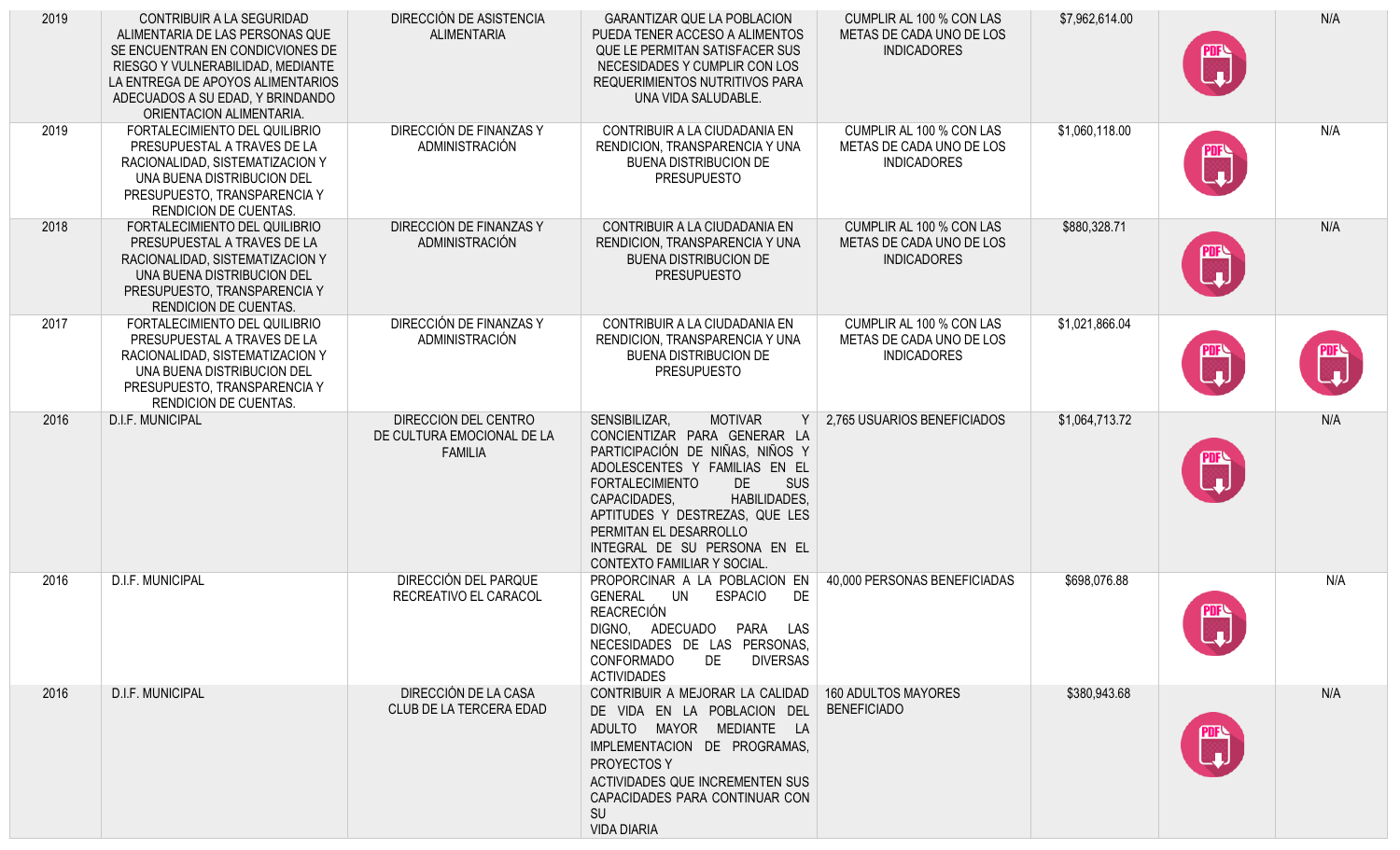| 2016 | D.I.F. MUNICIPAL | DIRECCIÓN DE<br>ASISTENCIA MÉDICA E<br><b>INSTITUTO DE</b><br>CAPACITACIÓN | ASISTENCIA MÉDICA MEJORAR EL<br>LA POBLACIÓN<br><b>BIENESTAR</b><br>DE<br>VULNERABLE EN CUESTIONES DE<br><b>BRINDANDO</b><br><b>SERVICIOS</b><br>SALUD,<br>MÉDICOS DE CALIDAD AL ALCANCE DE<br>TODOS, MEDIANTE UNA<br>RECUPERACIÓN,<br><b>CUOTA</b><br>DE<br>GARANTIZANDO ASÍ UNA MEJOR<br>CALIDAD<br>VIDA.<br>DE<br>DE CAPACITACIÓN:<br><b>INSTITUTO</b><br>MEJORAR EL BIENESTAR DE LA<br>POBLACIÓN<br>VULNERABLE<br>EN<br>CUESTIONES DE SALUD, BRINDANDO<br>SERVICIOS MÉDICOS DE CALIDAD AL<br>ALCANCE DE TODOS, MEDIANTE UNA<br>DE<br>RECUPERACIÓN,<br><b>CUOTA</b><br>GARANTIZANDO ASÍ<br>UNA MEJOR CALIDAD DE VIDA. | 2,550 PERSONAS<br><b>BENEFICIADAS</b>   | \$911,066.64   | $\begin{matrix} \mathbb{C} \ \mathbb{L} \end{matrix}$ | N/A |
|------|------------------|----------------------------------------------------------------------------|--------------------------------------------------------------------------------------------------------------------------------------------------------------------------------------------------------------------------------------------------------------------------------------------------------------------------------------------------------------------------------------------------------------------------------------------------------------------------------------------------------------------------------------------------------------------------------------------------------------------------|-----------------------------------------|----------------|-------------------------------------------------------|-----|
| 2016 | D.I.F. MUNICIPAL | DIRECCIÓN DE LA<br>UNIDAD BASICA DE REHABILITACIÓN                         | COADYUVAR A LA INCORPORACIÓN<br>DEL PACIENTE A LA VIDA PRODUCTIVA<br>Y SOCIAL MEDIANTE LA DETECCIÓN,<br>PREVENCIÓN Y REHABILITACIÓN DE<br>DISCAPACIDADES.                                                                                                                                                                                                                                                                                                                                                                                                                                                                | 1,383 PERSONAS<br><b>BENEFICIADAS</b>   | \$1,411,207.48 | nia<br>Le                                             | N/A |
| 2016 | D.I.F. MUNICIPAL | DIRECCIÓN DE CENTROS<br>DE ASISTENCIA INFANTIL CUMINITARIO                 | CENTRO DE DESARROLLO INFANTIL   270 MADRES E HIJOS DE<br>DIF FCO. I. MADERO:, TIENE COMO<br>OBJETIVO<br>FUNDAMENTAL<br><b>DAR</b><br>ASISTENCIA Y EDUCACIÓN<br>INTEGRAL A LOS NIÑOS DURANTE SUS<br>PRIMEROS AÑOS DE VIDA.<br>CENTRO DE DESARROLLO INFANTIL<br>DIF JUAREZ: PROPORCIONAR<br>UNA ATENCIÓN INTEGRAL E<br>INTEGRADA A LOS NIÑOS Y NIÑAS<br>MENORES DE 6 AÑOS EN SITUACIÓN<br>DE VULNERABILIDAD, MEDIANTE<br><b>ACCIONES</b><br>EDUCATIVAS<br>QUE<br>DESARROLLEN LAS COMPETENCIAS<br>BÁSICAS PARA LA VIDA SOCIAL,<br>FAMILIAR Y PERSONAL.                                                                      | JEFES DE FAMILIA<br><b>BENEFICIADAS</b> | \$3,079,624.00 | ™<br>_↓                                               | N/A |
| 2016 | D.I.F. MUNICIPAL | DIRECCIÓN DE ASISTENCIA<br><b>ALIMENTARIA</b>                              | CONTRIBUIR PARA DISMINUIR O<br>PREVENIR LA DESNUTRICIÓN,<br>OBESIDAD O SOBREPESO EN NIÑOS Y<br>ADULTOS MAYORES MEDIANTE LA<br>PROMOCIÓN Y FOMENTO DE SUS<br><b>DIVERSOS</b><br>PROGRAMAS ALIMENTARIOS.                                                                                                                                                                                                                                                                                                                                                                                                                   | 24,890 PERSONAS<br><b>BENEFICIARIAS</b> | \$6,280,910.52 |                                                       | N/A |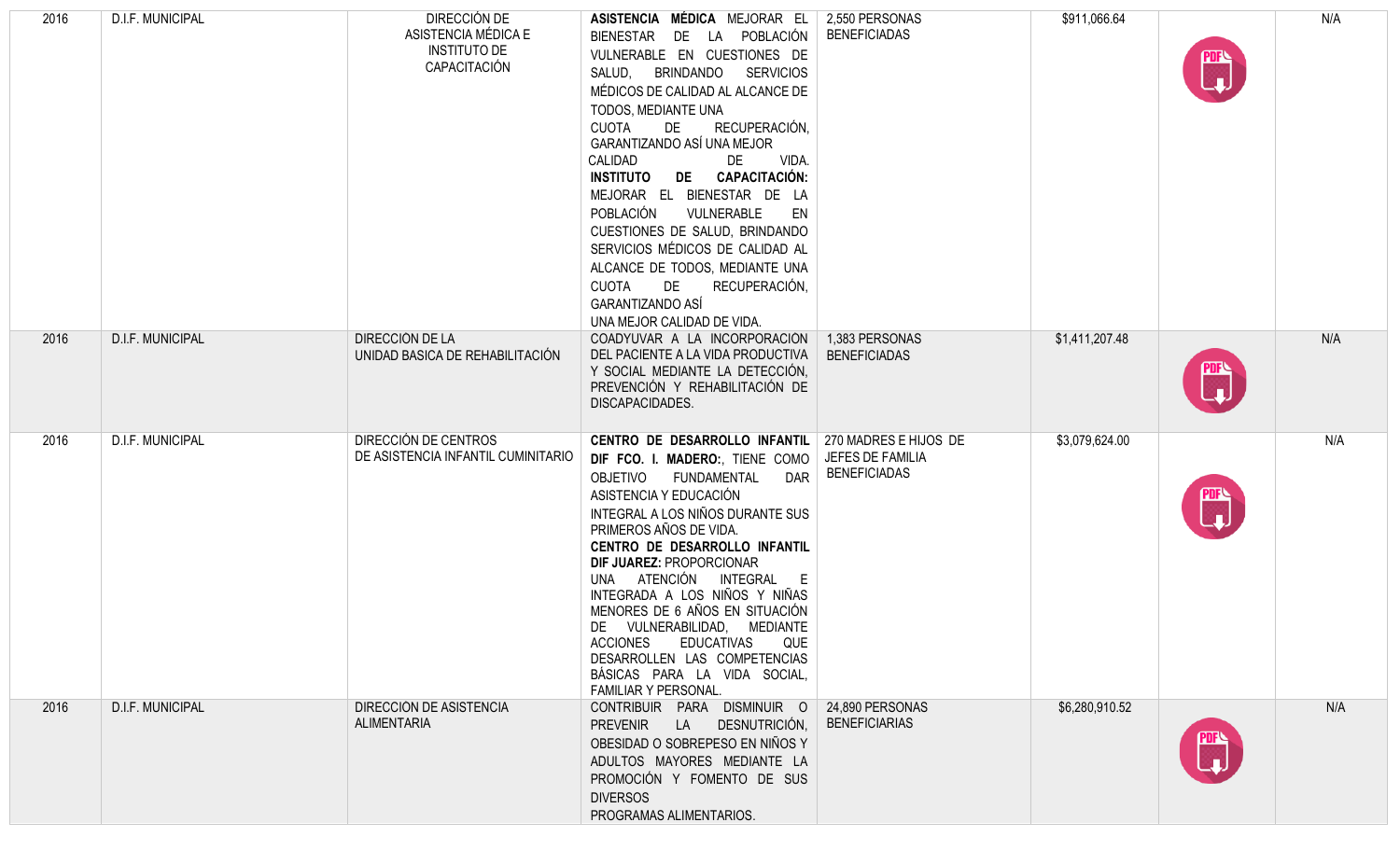| 2016 | D.I.F. MUNICIPAL        | DIRECCIÓN DE ASISTENCIA SOCIAL            | ÁREA ENCARGADA DE 5,520 PERSONAS<br>EL<br>ES<br>PROPORCIONAR A LA POBLACIÓN<br>VULNERABLE ATENCIÓN Y APOYO, A<br>FIN DE COADYUVAR EN<br>MEJORAR SU CALIDAD DE VIDA.                                                                                                                                                                                                                                                                                                   | <b>BENEFICIADAS</b>                                                                                                                                                   | \$841,055.92   | <b>PDF</b><br>لىيا                               | N/A |
|------|-------------------------|-------------------------------------------|-----------------------------------------------------------------------------------------------------------------------------------------------------------------------------------------------------------------------------------------------------------------------------------------------------------------------------------------------------------------------------------------------------------------------------------------------------------------------|-----------------------------------------------------------------------------------------------------------------------------------------------------------------------|----------------|--------------------------------------------------|-----|
| 2016 | <b>D.I.F. MUNICIPAL</b> | DIRECCIÓN JURÍDICA                        | LA DIRECCIÓN DEL ÁREA JURÍDICA<br><b>TENDRÁ COMO OBJETO</b><br>PRINCIPAL PREVENIR Y ATENDER LA<br>VIOLENCIA FAMILIAR PARA LOGRAR EL<br>SANO DESARROLLO DE LOS<br><b>INDIVIDUOS Y LA</b><br>INTEGRACIÓN DE LAS FAMILIAS;<br>ATENDER A AQUELLA POBLACIÓN<br>EN SITUACIÓN VULNERABLE Y<br>CONTRIBUIR A LA RESOLUCIÓN DE<br>SUS NECESIDADES, A EFECTO DE QUE<br>PUEDAN EJERCER LIBREMENTE SUS<br>DERECHOS Y COADYUVAR A SU<br>REINTEGRACIÓN AL SENO FAMILIAR Y<br>SOCIAL. | PROPORCIONAR 40<br>ASESORIAS GRATUITAS AL<br>PÚBLICO EN GENERAL                                                                                                       | \$169,577.16   | $\begin{pmatrix} 20 \text{F} \\ 1 \end{pmatrix}$ | N/A |
| 2016 | D.I.F. MUNICIPAL        | DIRECCIÓN DE FINANZAS Y<br>ADMINISTRACIÓN | ES EL ENCARGADO DE ADMINISTRAR<br>BIENES, PATRIMONIO<br>LOS<br>- Y<br>RECURSOS DEL DIF, ASÍ COMO VELAR<br>POR EL ESTRICTO<br>CONTROLDELOSINGRESOS, EGRESOS<br><b>ELMEJOR</b><br>APROVECHAMIENTO Y APLICACIÓN DE<br><b>RECURSOS</b>                                                                                                                                                                                                                                    | TENER 6 OBSERVACIONES<br>POR PARTE DE LA<br>AUDITORIA SUPERIOR DEL<br><b>ESTADO DE HIDALGO</b>                                                                        | \$1,821,712.00 | ₩                                                | ▒   |
| 2016 | D.I.F. MUNICIPAL        | CONTRALORÍA                               | ADMINISTRACIÓN<br><b>UNA</b><br><b>HACER</b><br>MUNICIPAL ABIERTA, TRANSPARENTE Y<br>SOBRE TODO<br>EFICIENTE E<br>INNOVADORA,<br>CAPAZ DE DARRESPUESTARÁPIDA,<br>OPORTUNA Y<br>TRANSPARENTE A LA CIUDADANÍA,<br>SOBRE LOS QUEHACERES DE LOS<br>SERVIDORES PÚBLICOS DEL SISTEMA<br>MUNICIPAL PARA EL<br>DESARROLLO INTEGRAL DE LA<br>FAMILIA.                                                                                                                          | REALIZAR AUDITORIA A LAS<br>DIRECCIONES QUE INTEGRAN EL<br><b>SISTEMA</b><br>MUNICIPAL PARA EL<br>DESARROLLO INTEGRAL DE LA<br>FAMILIA DE TULANCINGO DE<br>BRAVO HGO. | \$342,484.72   | п.                                               | N/A |
| 2016 | D.I.F. MUNICIPAL        | <b>DIRECCIÓN GENERAL</b>                  | COORDINAR<br><b>ACTIVIDADES</b><br>LAS<br>TÉCNICAS, ADMINISTRATIVAS Y<br><b>FINANCIERAS</b><br>DEL SISTEMA<br>DIF PARA LOGRAR UNA MAYOR<br>EFICIENCIA, EFICACIA Y ECONOMÍA<br>DEL ORGANISMO; ASÍ COMO TAMBIÉN                                                                                                                                                                                                                                                         | <b>REALIZAR 18 REUNIONES</b><br>DETRABAJO CON LAS 11<br><b>DIRECCIONES</b>                                                                                            | \$1,097,503.28 |                                                  | N/A |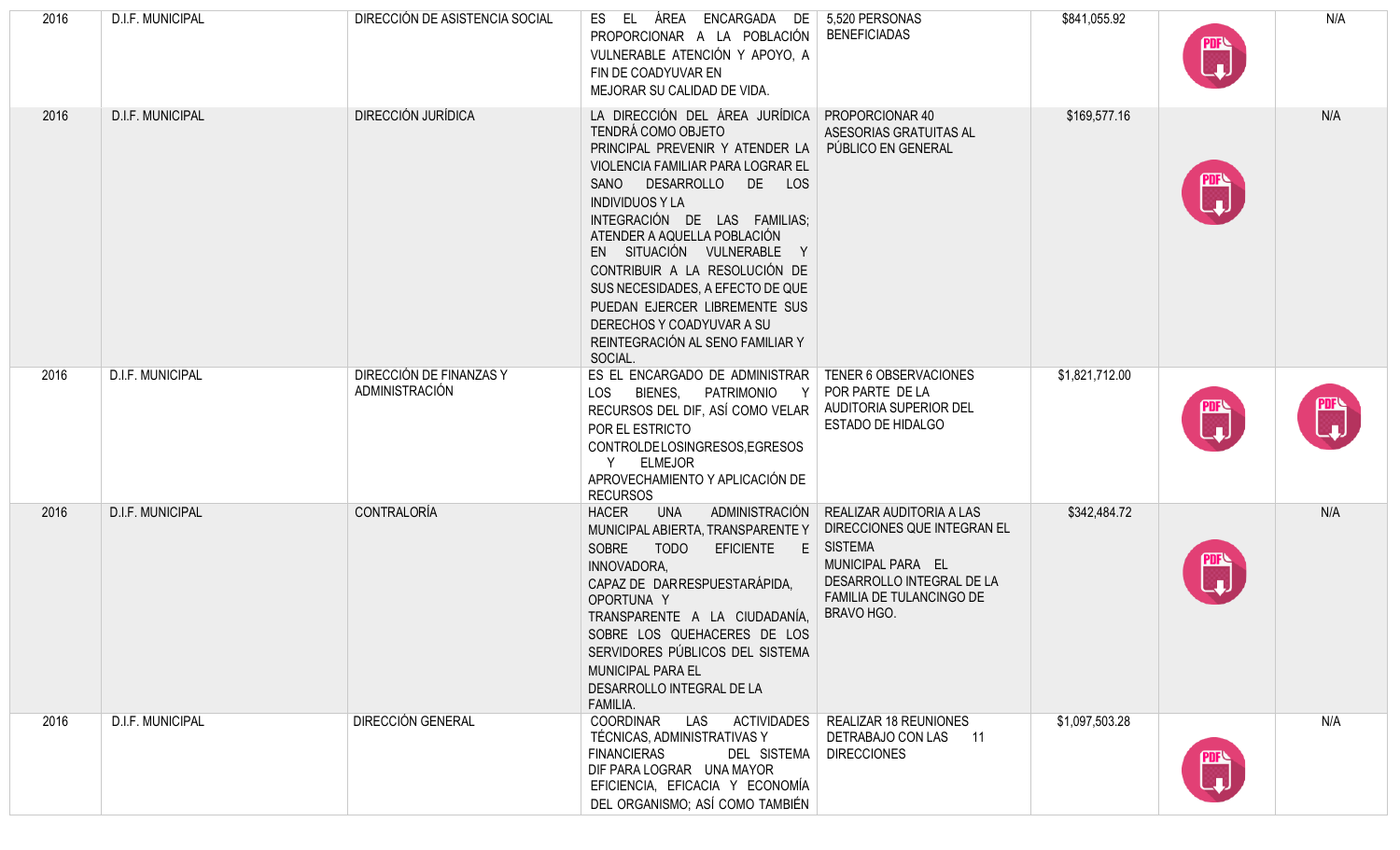|      |                  |                                                                            | FUNGE COMO REPRESENTANTE LEGAL<br>DE DICHO<br>ORGANISMO.                                                                                                                                                                                                                                                                                                                                                                                                                                                                                                                                             |                                                  |                |                           |     |
|------|------------------|----------------------------------------------------------------------------|------------------------------------------------------------------------------------------------------------------------------------------------------------------------------------------------------------------------------------------------------------------------------------------------------------------------------------------------------------------------------------------------------------------------------------------------------------------------------------------------------------------------------------------------------------------------------------------------------|--------------------------------------------------|----------------|---------------------------|-----|
| 2015 | D.I.F. MUNICIPAL | DIRECCIÓN DEL CENTRO<br>DE CULTURA EMOCIONAL DE LA<br><b>FAMILIA</b>       | SENSIBILIZAR,<br><b>MOTIVAR</b><br>CONCIENTIZAR PARA GENERAR LA<br>PARTICIPACIÓN DE NIÑAS, NIÑOS Y<br>ADOLESCENTES Y FAMILIAS EN EL<br><b>FORTALECIMIENTO</b><br>DE<br>SUS<br>CAPACIDADES,<br>HABILIDADES,<br>APTITUDES Y DESTREZAS, QUE LES<br>PERMITAN EL DESARROLLO<br>INTEGRAL DE SU PERSONA EN EL<br>CONTEXTO FAMILIAR Y SOCIAL.                                                                                                                                                                                                                                                                | $Y$   2,765 USUARIOS BENEFICIADOS                | \$800,123.81   | <b>DR</b>                 | N/A |
| 2015 | D.I.F. MUNICIPAL | DIRECCIÓN DEL PARQUE<br>RECREATIVO EL CARACOL                              | PROPORCINAR A LA POBLACION EN<br>GENERAL UN<br><b>ESPACIO</b><br>DE<br><b>REACRECIÓN</b><br>DIGNO, ADECUADO PARA LAS<br>NECESIDADES DE LAS PERSONAS,<br>CONFORMADO<br>DE<br><b>DIVERSAS</b><br><b>ACTIVIDADES</b>                                                                                                                                                                                                                                                                                                                                                                                    | 40,000 PERSONAS BENEFICIADAS                     | \$869,699.80   | nis<br>Lad                | N/A |
| 2015 | D.I.F. MUNICIPAL | DIRECCIÓN DE LA CASA<br>CLUB DE LA TERCERA EDAD                            | CONTRIBUIR A MEJORAR LA CALIDAD<br>DE VIDA EN LA POBLACION DEL<br>ADULTO MAYOR MEDIANTE LA<br>IMPLEMENTACION DE PROGRAMAS,<br>PROYECTOS Y<br>ACTIVIDADES QUE INCREMENTEN SUS<br>CAPACIDADES PARA CONTINUAR CON<br>SU<br><b>VIDA DIARIA</b>                                                                                                                                                                                                                                                                                                                                                           | <b>160 ADULTOS MAYORES</b><br><b>BENEFICIADO</b> | \$173,939.96   | PDF <sup>Q</sup><br>L_T_J | N/A |
| 2015 | D.I.F. MUNICIPAL | DIRECCIÓN DE<br>ASISTENCIA MÉDICA E<br><b>INSTITUTO DE</b><br>CAPACITACIÓN | ASISTENCIA MÉDICA MEJORAR EL<br>BIENESTAR DE LA POBLACIÓN<br>VULNERABLE EN CUESTIONES DE<br>BRINDANDO<br>SALUD,<br><b>SERVICIOS</b><br>MÉDICOS DE CALIDAD AL ALCANCE DE<br>TODOS, MEDIANTE UNA<br>RECUPERACIÓN,<br><b>CUOTA</b><br>DE<br>GARANTIZANDO ASÍ UNA MEJOR<br>CALIDAD<br>DE<br>VIDA.<br>DE CAPACITACIÓN:<br><b>INSTITUTO</b><br>MEJORAR EL BIENESTAR DE LA<br>POBLACIÓN<br>VULNERABLE<br>EN<br>CUESTIONES DE SALUD, BRINDANDO<br>SERVICIOS MÉDICOS DE CALIDAD AL<br>ALCANCE DE TODOS, MEDIANTE UNA<br>DE<br>RECUPERACIÓN,<br><b>CUOTA</b><br>GARANTIZANDO ASÍ<br>UNA MEJOR CALIDAD DE VIDA. | 2,550 PERSONAS<br><b>BENEFICIADAS</b>            | \$1,565,459.63 | m<br>Li                   | N/A |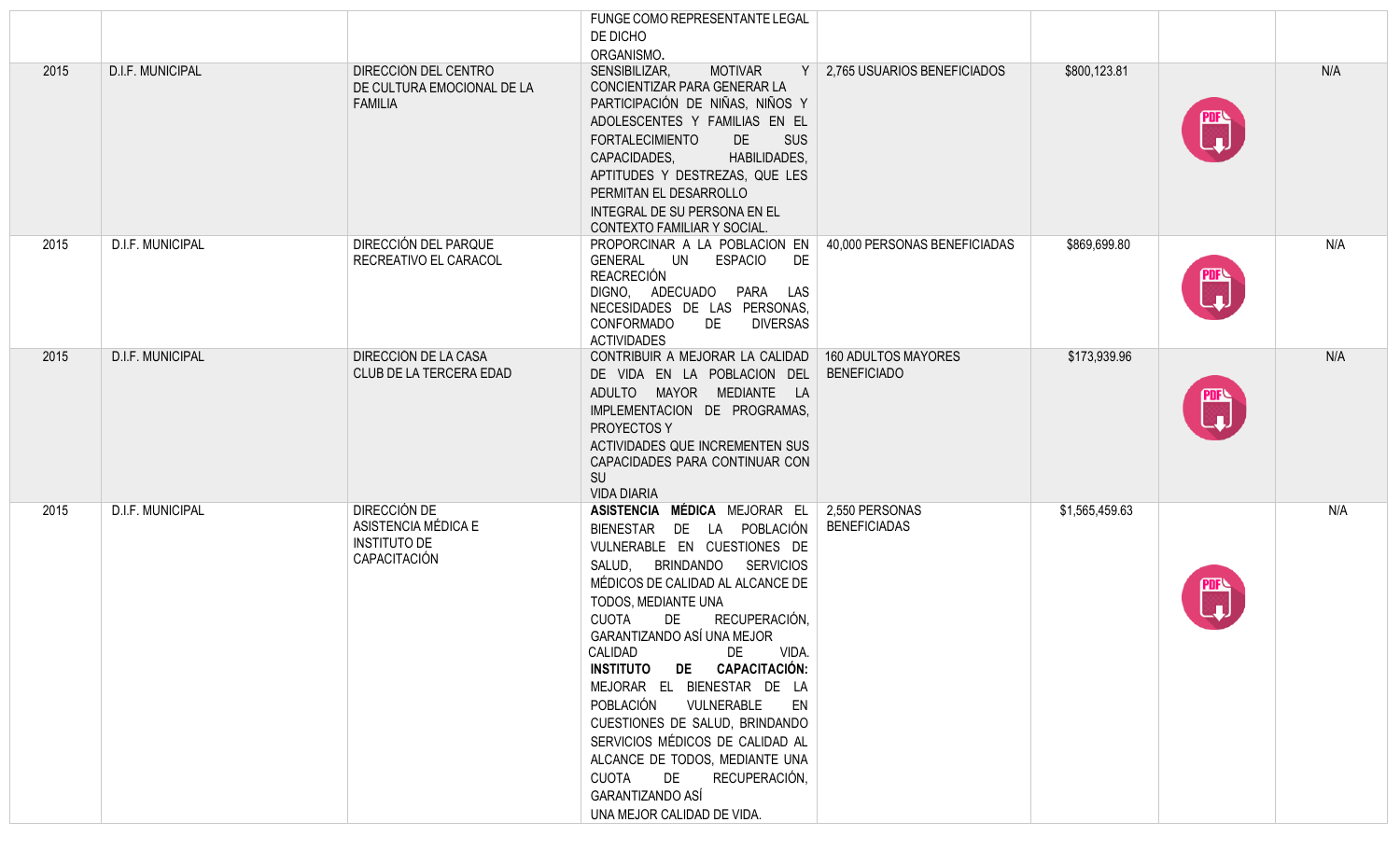| 2015 | D.I.F. MUNICIPAL        | DIRECCIÓN DE LA<br>UNIDAD BASICA DE REHABILITACIÓN         | COADYUVAR A LA INCORPORACIÓN<br>DEL PACIENTE A LA VIDA PRODUCTIVA<br>Y SOCIAL MEDIANTE LA DETECCIÓN.<br>PREVENCIÓN Y REHABILITACIÓN DE<br>DISCAPACIDADES.                                                                                                                                                                                                                                                                                                                                                                                                       | 1,383 PERSONAS<br><b>BENEFICIADAS</b>   | \$1,391,519.68 |    | N/A |
|------|-------------------------|------------------------------------------------------------|-----------------------------------------------------------------------------------------------------------------------------------------------------------------------------------------------------------------------------------------------------------------------------------------------------------------------------------------------------------------------------------------------------------------------------------------------------------------------------------------------------------------------------------------------------------------|-----------------------------------------|----------------|----|-----|
| 2015 | D.I.F. MUNICIPAL        | DIRECCIÓN DE CENTROS<br>DE ASISTENCIA INFANTIL CUMINITARIO | CENTRO DE DESARROLLO INFANTIL   270 MADRES E HIJOS DE<br>DIF FCO. I. MADERO, TIENE COMO<br>FUNDAMENTAL<br><b>DAR</b><br><b>OBJETIVO</b><br>ASISTENCIA Y EDUCACIÓN<br>INTEGRAL A LOS NIÑOS DURANTE SUS<br>PRIMEROS AÑOS DE VIDA.<br>CENTRO DE DESARROLLO INFANTIL<br>DIF JUAREZ: PROPORCIONAR<br>UNA ATENCIÓN INTEGRAL E<br>INTEGRADA A LOS NIÑOS Y NIÑAS<br>MENORES DE 6 AÑOS EN SITUACIÓN<br>DE VULNERABILIDAD, MEDIANTE<br><b>ACCIONES</b><br><b>EDUCATIVAS</b><br>QUE<br>DESARROLLEN LAS COMPETENCIAS<br>BÁSICAS PARA LA VIDA SOCIAL<br>FAMILIAR Y PERSONAL. | JEFES DE FAMILIA<br><b>BENEFICIADAS</b> | \$3,130,919.27 | n. | N/A |
| 2015 | <b>D.I.F. MUNICIPAL</b> | DIRECCIÓN DE ASISTENCIA<br><b>ALIMENTARIA</b>              | CONTRIBUIR PARA DISMINUIR O 24,890 PERSONAS<br>DESNUTRICIÓN,<br><b>PREVENIR</b><br>LA<br>OBESIDAD O SOBREPESO EN NIÑOS Y<br>ADULTOS MAYORES MEDIANTE LA<br>PROMOCIÓN Y FOMENTO DE SUS<br><b>DIVERSOS</b><br>PROGRAMAS ALIMENTARIOS.                                                                                                                                                                                                                                                                                                                             | <b>BENEFICIARIAS</b>                    | \$6,087,898.58 |    | N/A |
| 2015 | <b>D.I.F. MUNICIPAL</b> | DIRECCIÓN DE ASISTENCIA SOCIAL                             | ES EL ÁREA ENCARGADA DE 5,520 PERSONAS<br>PROPORCIONAR A LA POBLACIÓN<br>VULNERABLE ATENCIÓN Y APOYO, A<br>FIN DE COADYUVAR EN<br>MEJORAR SU CALIDAD DE VIDA.                                                                                                                                                                                                                                                                                                                                                                                                   | <b>BENEFICIADAS</b>                     | \$347,879.92   |    | N/A |
| 2015 | D.I.F. MUNICIPAL        | DIRECCIÓN JURÍDICA                                         | LA DIRECCIÓN DEL ÁREA JURÍDICA PROPORCIONAR 40<br>TENDRÁ COMO OBJETO<br>PRINCIPAL PREVENIR Y ATENDER LA PÚBLICO EN GENERAL<br>VIOLENCIA FAMILIAR PARA LOGRAR EL<br>SANO DESARROLLO DE LOS<br><b>INDIVIDUOS Y LA</b><br>INTEGRACIÓN DE LAS FAMILIAS;<br>ATENDER A AQUELLA POBLACIÓN<br>EN SITUACIÓN VULNERABLE Y<br>CONTRIBUIR A LA RESOLUCIÓN DE SUS<br>NECESIDADES, A EFECTO DE QUE<br>PUEDAN EJERCER LIBREMENTE SUS<br>DERECHOS Y COADYUVAR A SU                                                                                                              | ASESORIAS GRATUITAS AL                  | \$173,939.96   |    | N/A |